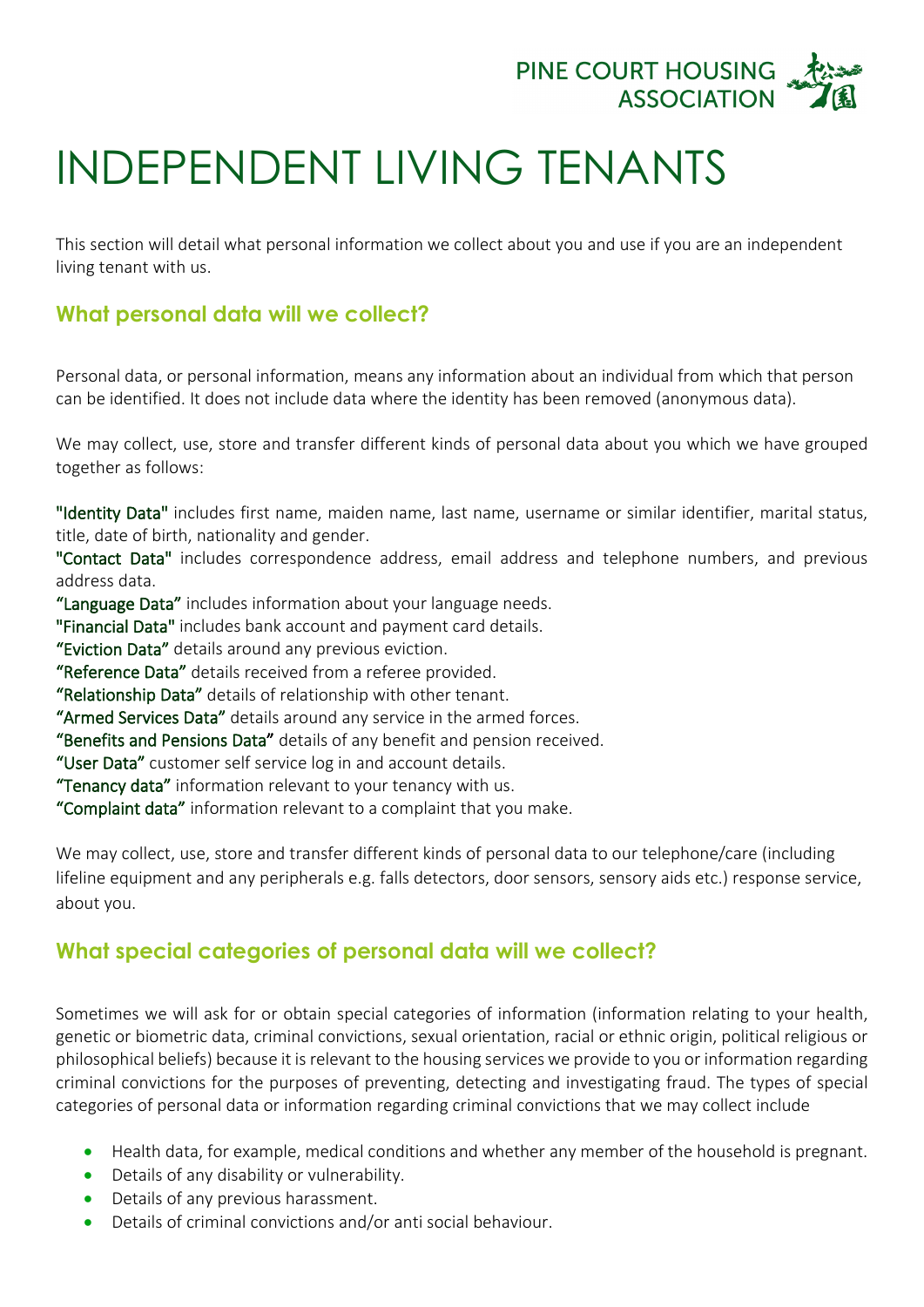• Details of ethnicity.

## **What will we use your personal data for?**

Once you are a tenant with us we will use your categories of personal data and sensitive personal data set our above in order provide our services and other related services to you.

We have set out below, in a table format, a description of the ways we plan to use your personal data, and which of the legal bases we rely on to do so. We have also identified what our legitimate interests are where appropriate.

Note that we may process your personal data for more than one lawful ground depending on the specific purpose for which we are using your data. Please contact us if you need details about the specific legal ground we are relying on to process your personal data where more than one ground has been set out in the table below.

| <b>Purpose/Activity</b>                                                                                                                                                                                                                                                                                                                                                                                                                                                                                   | Type of data                                                                                                                                                                                                                      | Lawful basis for processing<br>including basis of legitimate<br>interest                                                                                                                                                                                                                                                                                                                                                                                                                                                                                                                                                                                                                                                                           |
|-----------------------------------------------------------------------------------------------------------------------------------------------------------------------------------------------------------------------------------------------------------------------------------------------------------------------------------------------------------------------------------------------------------------------------------------------------------------------------------------------------------|-----------------------------------------------------------------------------------------------------------------------------------------------------------------------------------------------------------------------------------|----------------------------------------------------------------------------------------------------------------------------------------------------------------------------------------------------------------------------------------------------------------------------------------------------------------------------------------------------------------------------------------------------------------------------------------------------------------------------------------------------------------------------------------------------------------------------------------------------------------------------------------------------------------------------------------------------------------------------------------------------|
| To manage your tenancy,<br>this includes:<br>(a) Provision,<br>maintenance and<br>termination of the<br>accommodation<br>(b) Management of<br>payments, fees and<br>charges<br>(c) Universal credit<br>registration, claim and<br>support<br>(d) Support with<br>independent living<br>(e) Anti-social behaviour<br>recording and police<br>referrals<br>(f) Collecting and<br>recovering money owed<br>to us<br>To manage our<br>relationship with you<br>which will include:<br>(a) Notifying you about | <b>Personal Data</b><br>(a) Identity Data<br>(b) Contact Data<br>(c) Language Data<br>(d) Financial Data<br>(e) Relationship Data<br>(f) Benefits and Pensions<br>Data<br>(g) User Data<br>(h) Tenancy data<br>(i) Complaint data | Some personal data must be<br>processed in order for us to<br>take steps at the request of you<br>prior to entering into a contract<br>then<br>when<br>and<br>have<br>we<br>entered into a contract with<br>you (i.e. a tenancy agreement)<br>In other circumstances it is<br>necessary for the legitimate<br>interests of us in order to assess<br>the<br>the<br>suitability<br>of<br>accommodation, provide you<br>with<br>appropriate<br>accommodation and access and<br>provide appropriate support.<br>In certain circumstances we will<br>process the personal data in<br>order to comply with our legal<br>regulatory<br>obligations<br>and<br>(such as in relation to fraud and<br>universal credit), and acting in<br>the public interest |
| changes to our terms or<br>privacy policy<br>(b) Asking you to leave a<br>review or take a survey                                                                                                                                                                                                                                                                                                                                                                                                         | <b>Special Categories of</b><br><b>Personal Data</b><br>(j) Health data                                                                                                                                                           | We minimise our holding and<br>use of sensitive categories of<br>personal information but, given<br>the services we provide, there                                                                                                                                                                                                                                                                                                                                                                                                                                                                                                                                                                                                                 |